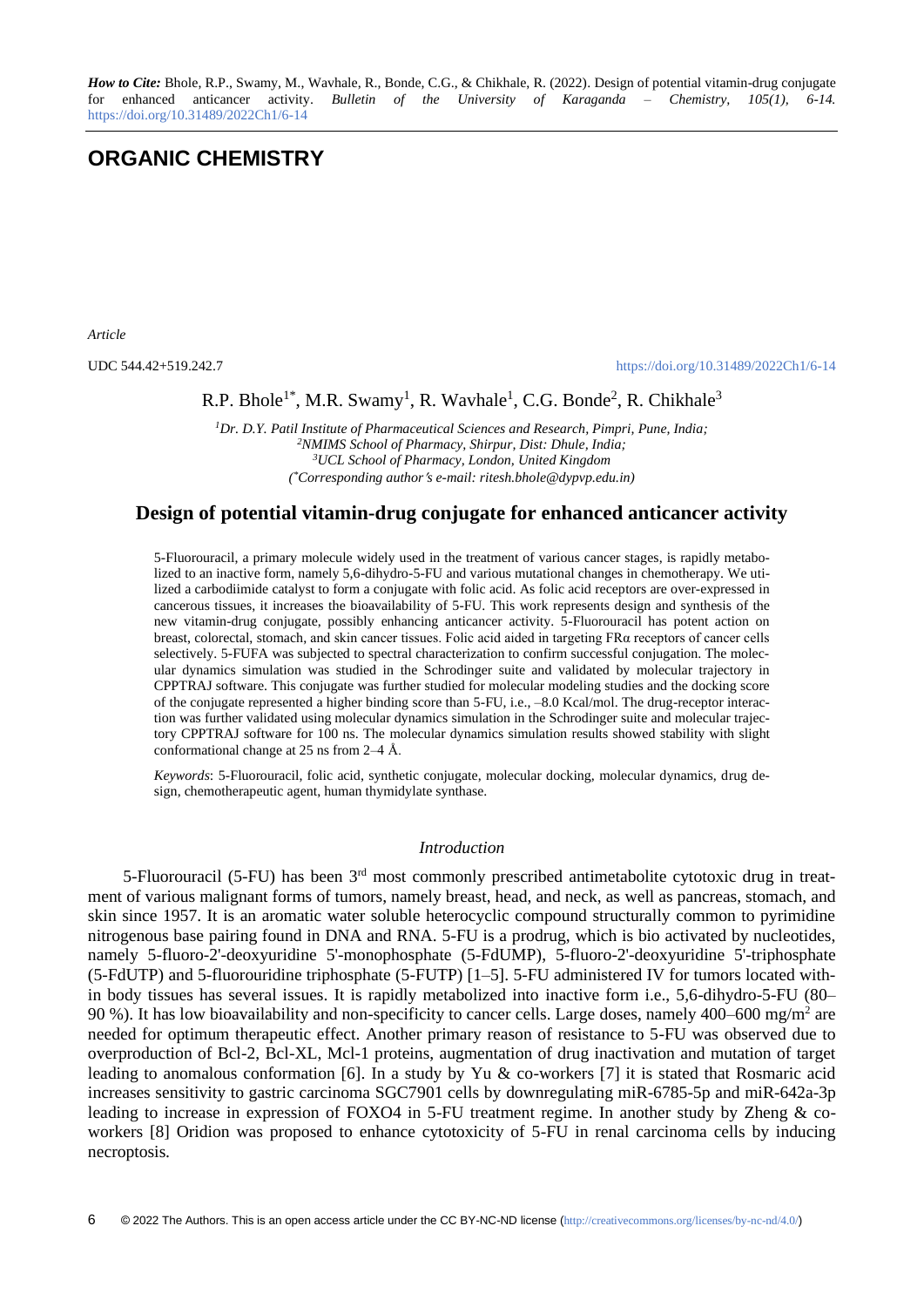The study carried out in France showed that among 76,200 patients who received fluoropyrimidine as chemotherapy 1,200 suffered from life threatening toxicity and 150 (0.197 %) died each year might be due to the lack of dihydropyrimidine dehydrogenase (DPD) activity [9].

DPD is a vital enzyme in catabolism of pyrimidine bases uracil and thymidine. It is highly expressed in liver and blood. It is found in monocytes followed by lymphocytes, granulocytes and platelets. In contrast, no effect on erythrocytes is detected. Wörmann & et al. [10] state that activity of DPD prior administration of 5-FU, capecitabine and tegafur is blocked by folinic acid, increasing intracellular concentration leading to increase in active metabolite rate. Thus, pharmacologically blocking of DPD increases intracellular concentration, increasing active metabolite rate.

Folic acid is a water-soluble vitamin consisting of pteridine, *p*-aminobenzoic acid and glutamic acid. It is a fully oxidized folate. Folates play an essential role in DNA synthesis and methylation, responsible for maintaining DNA integrity, metabolizing amino acid, gene expression, and remethylation of homocysteine to methionine [11–12].

Folates obtained from food intake have presence of extra glutamate residues that are hydrolyzed to single glutamate within gut before absorption by active transport across intestinal mucosa. Whereas passive diffusion is observed in doses of pharmacological administration. Monoglutamate is converted to tetrahydrofolate, further converted to methyl or formyl forms. Folates are in 5-methyl-THF forms in blood. Some folates are also circulating in blood unaltered, i.e., unmetabolized folic acid [13].

Folates are transported by Reduced Folate Carrier (RFC), Proton-Coupled Folate Transporter (PCFT), and Folate receptors α, β, respectively [14–16]. FRα and FRβ are glycosylphosphatidylinositol (GPI) anchored cell surface glycoproteins and FR $\gamma$  is a secretory protein [17]. The uptake of folates by FR $\alpha$  and FRβ is receptor-mediated endocytosis [18]. FRα is mostly expressed in epithelial cells of uterus, placenta, choroid plexus, retina, and kidney. It is also expressed in cancers of epithelial origin, namely adenocarcinoma of breast, ovary, cervix, uterus, kidney, lung, bladder, and pancreas [19–22].

Folate transporters, PCFT are active in acidic pH, while RFC has low binding to non-reduced FA. Hence, we estimate that the hypothesized folate receptor  $\alpha$  (FR $\alpha$ ) may take up the 5-FUFA scaffold, as it is upregulated in many primary and metastatic cancer, namely epithelial and over 90% of non-mucinous OCs also platinum-resistant ovarian cancer. Thus, targeting cancer cells selectively, associated side effects (nonspecificity, resistance, toxicity, high doses, etc.) are overcome. The bioavailability of 5-FU within cancer cells is improvised with either cleavage by amidase enzyme or showing action as a whole, e.g., CT900. At concentration as low as 100–250 nM, i.e. in nanomolar range, it is possible to overcome drug resistance issues by not affecting levels of HTS and having allosteric action [23–29].

The present study aims to design a new vitamin-drug conjugate by utilizing folic acid and 5-fluorouracil as a primary compound to form 5-fluorouracil folic acid (5-FUFA). The conjugate is expected to have the targeted drug activity with minimal side effects [30–33].

## *Experimental*

*Chemicals:* 5-Fluorouracil was a kindly gifted sample from Intas Pharmaceuticals, Ahmedabad. Folic acid (FA) was purchased from Sigma Aldrich Chemicals Pvt. Ltd. Dimethylformamide (DMF). 4-dimethylaminopyridine (DMAP), isopropanol, and N-hydroxysuccinamide (NHS) were purchased from SD Fine Chem Ltd. 1-(3-Dimethylaminopropyl)-3-ethylcarbodiimide HCl (EDC. HCl) was purchased from AVRA Laboratories Pvt. Ltd. Ethyl acetate and methanol were purchased from HiMedia Laboratories Pvt. Ltd.

*Instruments used:* Melting-boiling point apparatus (Veego) was used to determine the melting point. FTIR analysis was carried out to obtain the FTIR spectra on FTIR spectrophotometer Shimadzu FTIR 8400S. Mass spectra were recorded on a mass spectrometer, Shimadzu LCMS-8040. MD simulation was executed on Nvidia V100-SXM2-16GB Graphic Processing Unit using the PMEMD.CUDA module installed on the Computational Shared Facility (CSF3), UCL School of Pharmacy, UK.

*Methodology:*

*Synthesis of 5-Fluorouracil Folic acid (5-FUFA)* 

*1. Folic acid activation*

3 g of FA were activated by EDC and NHS in 15 mL of DCM (molar ratio of FA:EDC:NHS =1:1:1) at room temperature under nitrogen gas for 24 h.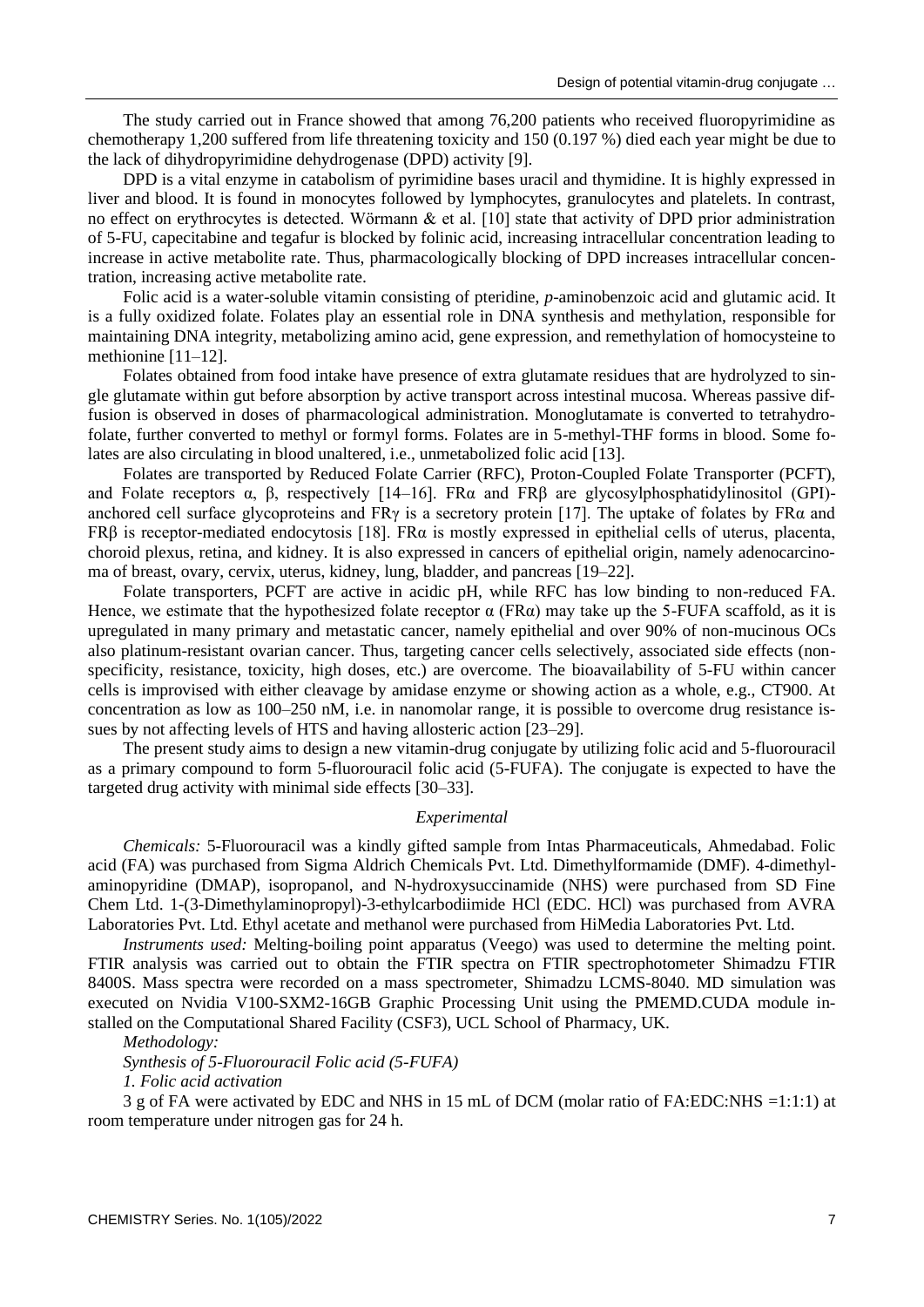## *2. Conjugation*

The  $2^\circ$  amine group of 5-FU (1 g) was conjugated to the carboxylic group of FA through the amide bond. 5-FU dissolved in 5 mL of DMF was added to the activated FA in DMF then EDC & DMAP were added at room temperature under nitrogen gas for 24 h.

Marverti et al. [34] performed peptide conjugates of folic acid that would selectively enter cancer cells by thymidylate synthase dimer. Presented research work utilized their synthetic scheme by incorporating various synthetic procedures with variations in catalyst to form an amide linkage between folic acid and 5 fluorouracil, respectively. Initially, 3 g of FA were activated in the presence of an equimolar concentration of EDC.HCl, NHS, (4 mL) DMF, inert atmosphere for 24 h followed by adding 1 g of 5-FU dissolved in 1 mL of DMF and equimolar concentration of DMAP in the same reaction mixture continued to stir for another 24 h (Fig. 1). EDC is a water-soluble carbodiimide that creates a zero-length linker between carboxyl and amine groups. EDC coupled with NHS reacts with the carboxyl group of FA to form a semi-stable NHSester intermediate. The secondary amine of 5-FU reacts with the ester intermediate to form an amide bond. Resultant was treated with 10 mL of ethyl acetate and 10 mL of methanol. Unreacted FA & 5-FU were separated. FA is insoluble in methanol, precipitates out, and 5-FU is soluble in ethyl acetate. Thus, the product formed is present in insoluble methanol form. It was checked for purity and homogeneity by TLC. It was concentrated and dried to evaporate. This was further utilized for spectral analysis to confirm amide linkage formation.

The melting point of 5-FUFA was found to be  $155^{\circ}$ C. Rf was 0.5.

Physical and spectral data for 5-FUFA: IR (KBr, cm<sup>-1</sup>): Amide I bond at 1687.77 (C=O stretching), amide II bond at 1591.33 (N-H bending), O-H of carboxylic acid at 3244.66, (N-C stretching) at 1379.15 & (N-H wag) at 802.41, 3163.23 (C-H stretching). Ms: m/z (%) = 554.15 (M+1).

*Protein structure preparation:* The protein crystal structure of human Thymidylate Synthase (TS) enzyme (PDB ID- 1HVY) was retrieved from Protein Data Bank with the resolution of 1.90 A°. The enzyme structures were checked for missing atoms, bonds and contacts. The hydrogen atoms were added to the enzyme structure. The water molecules and bound ligands were deleted manually. The parameters during protein preparation were set with ionization and tautomerization using the Epik module for a pH range of 7 to 9.

*Molecular docking studies:* The compounds were subjected to docking with extra precision (XP) molecular docking using the Glide module of the Schrodinger suite. Before performing the docking studies, a grid generation protocol was performed to determine the binding site. The already bound ligand was used as a reference site for the grid generation with the Glide grid module. The generated grid was further used for the docking experiment. For the docking method, the van der Waals radii and scaling factor were set to 0.80 and 0.15, respectively, to soften the potential of nonpolar parts on drug molecules. No restraints were applied to the ligands during the entire docking protocol. Post-docking minimization was allowed to provide minimized docked structures with a maximum of five best poses per ligand to include in the docking output file. The drug molecules were allowed to be flexible during the docking process. The RMSD, docking score, Glide score, and binding energy were recorded for each molecule.

*Molecular Dynamics Simulations:* To explore the docked complex's structural, energetic status, and steric refinement, an all-atom MD simulation of 100 ns was performed using the AMBER18 software package. The docked complexes were immersed in a truncated octahedron of TIP3P water, giving 24,515 water molecules to the system. A sufficient number of Na<sup>+</sup> and Cl<sup>-</sup> counter ions were added to neutralize the system and achieve an ionic strength of 0.1M to mimic the physiological pH. The ff14SB force field was used for protein topology generation. The entire experiment of MD simulation was executed on Nvidia V100-SXM2- 16GB Graphic Processing Unit using the PMEMD.CUDA module installed on the Computational Shared Facility (CSF3), University of Manchester, UK. Simulations were run at 300 K using the Langevin thermostat with a collision frequency of 2 ps-1; at 1 atm using a Monte Carlo barostat with volume exchange attempts every 100 fs. A 2-fs integration step was employed. Covalent bonds involving hydrogen constrained using SHAKE algorithm. A cut-off of  $8 \text{ Å}$  was used for short-range non-bonded interactions, while longrange electrostatics were treated using the particle mesh Ewald method. Equilibration comprised rounds of NVT and NPT equilibration for 10 ns in total. Production MD run was performed for 100 ns. Root-meansquare deviation (RMSD), root-mean-square fluctuation (RMSF), and other interactions were analyzed using CPPTRAJ over full trajectory, taking configuration every 4 ps.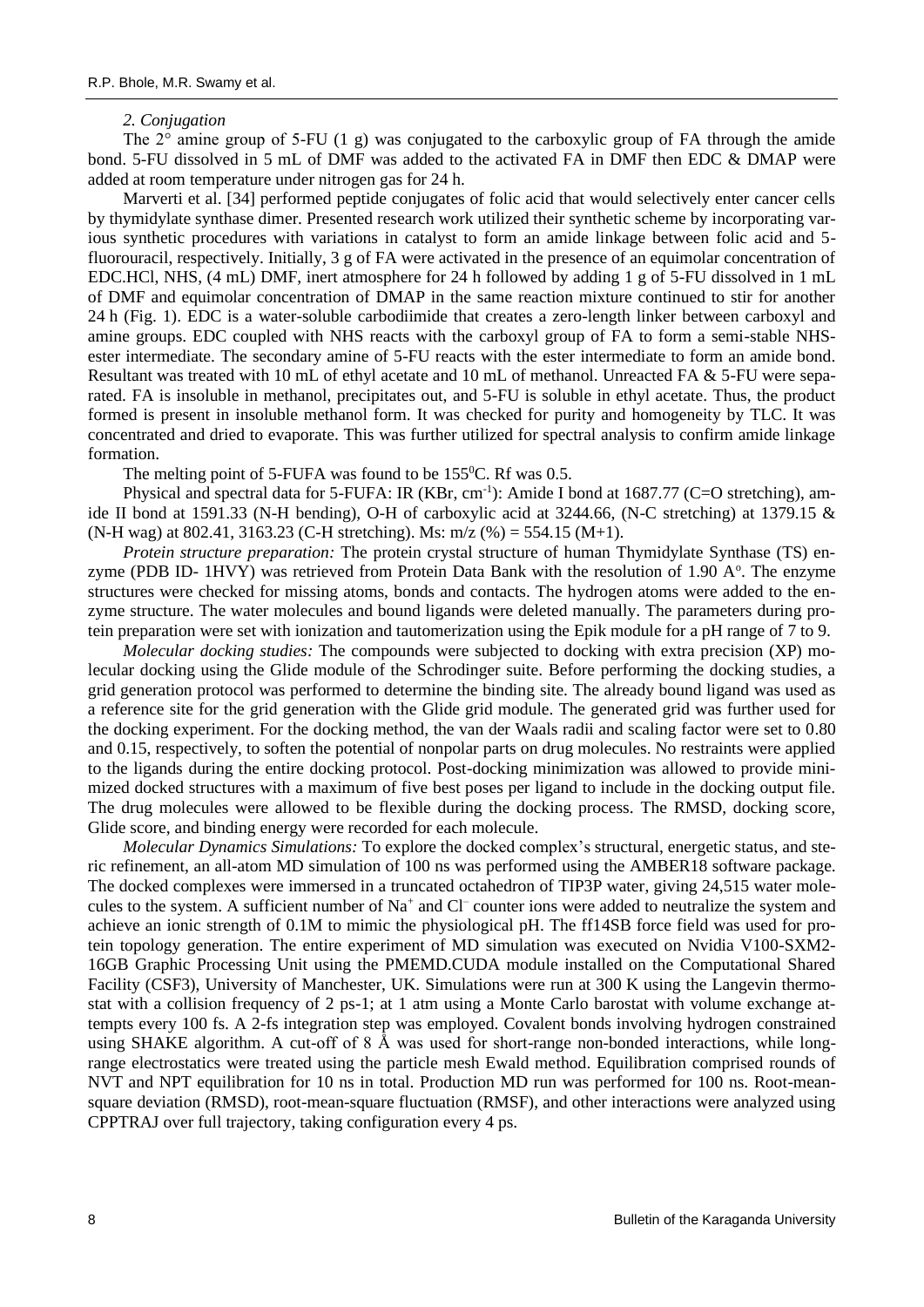## *Results and Discussion*

5-FUFA conjugate was synthesized. The melting point and TLC were performed to ascertain its purity and homogeneity. Spectral analytical data confirmed formation of conjugate.





Figure 1. Proposed scheme for synthesis of 5-Fluorouracil folic acid (5-FUFA)

# *FT-IR*

There are observed peaks at 1687.77 (C=O stretching) for an amide I bond and 1591.33 (N-H bending) for an amide II bond, which are characteristic of an amide C=O bond. These peaks in the IR spectra of 5-fluorouracil folic acid demonstrate the formation of 5-fluorouracil folic acid conjugate via the formation of an amide linkage.

*Mass Spectroscopy*

Mass spectra of 5-FUFA conjugate were recorded for its structural confirmation. The mass spectra of 5-FUFA conjugate showed the molecular ion peak at 554.15 m/z, confirming the conjugation of 5-FUFA by forming an amidase linkage and forming the final product, i.e., 5-FUFA conjugate.

*Molecular simulation:*

The molecular docking study was conducted to understand the binding of 5-fluorouracil-folic acid conjugate (5-FUFA) on the human thymidylate synthase (PDB: 1HVY). The crystal structure of human thymidylate synthase is complexed with dUMP and Raltitrexed. During the processing of the target receptor, water molecules and other crystallographic solvents were removed. The protein was minimised in the Glide protein preparation protocol. The Grid generation was performed with Raltitrexed as a reference ligand and the 5- FUFA was docked with the extra precision (XP) method. The docking studies showed that 5-FUFA conjugate interacted at Asn226, Cyc195, Asn112, Asp49 and Lys47 of the human thymidylate synthase proteins through hydrogen bonding and arene interaction with the  $\pi$  stacking with the Asp218 and the phenyl ring from the conjugate respectively with a binding score of –8.0 Kcal/mol (Figures 2, 3), which was higher than 5-FU, i.e., –3.475. So, it was proved that forming 5-FUFA conjugate showed greater binding to the target protein.

Molecular docking studies were performed in the Schrodinger suite utilizing the Glide module with the extra precision method. 5-FUFA was bound on human thymidylate synthase, which was complexed with dUMP & Raltitrexed as a reference ligand. Followed by Molecular Dynamic simulation was carried on AMBER18 software for 100 ns, and later to validate further the resultant docking score analysis of full trajectory was done using CPPTRAJ, resulting in possible variations by a ligand and a receptor (Figure 4).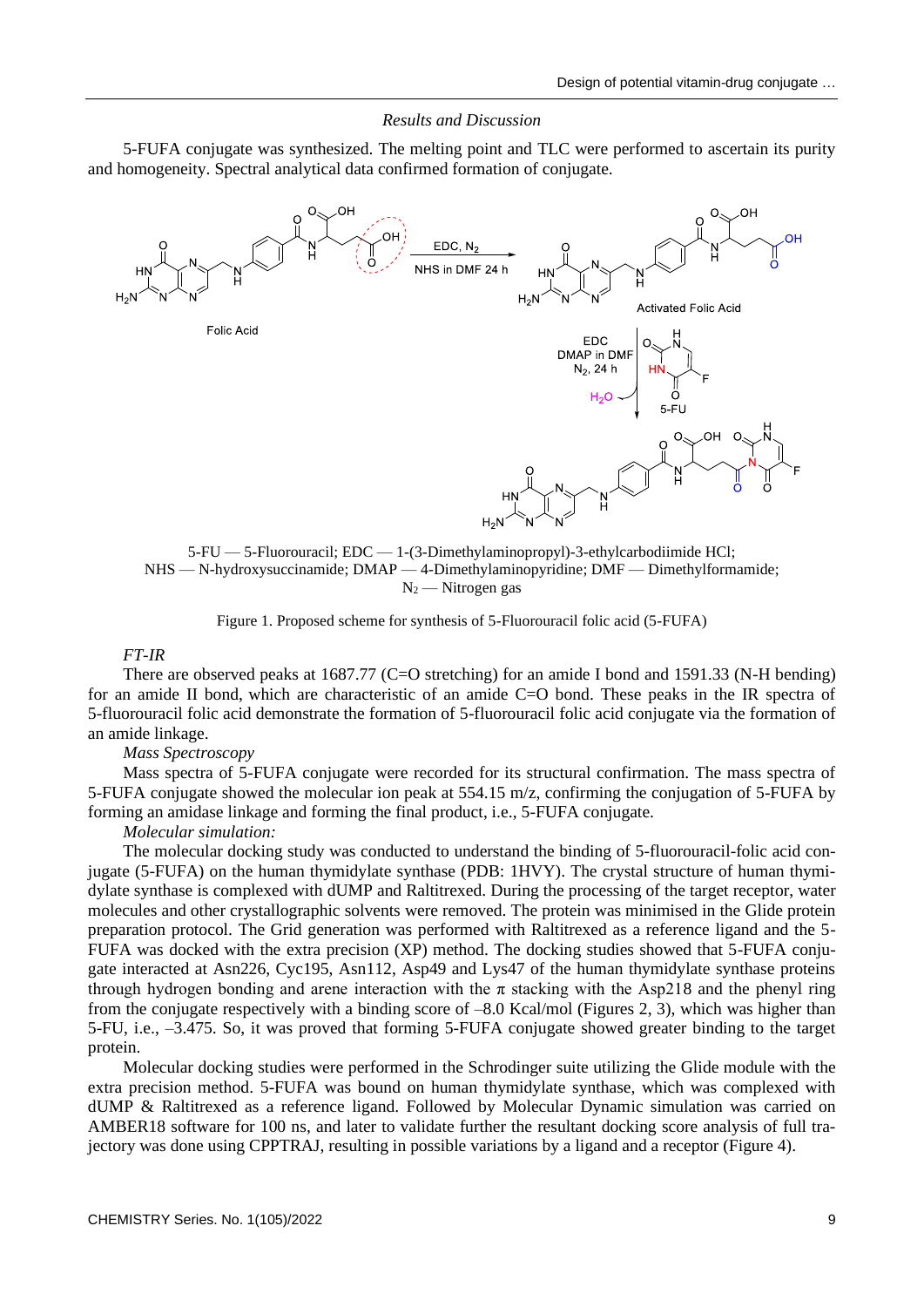

Figure 2. The figure 2a, c and 2b, d shows the initial and final conformation from the simulation of the protein-ligand complex for 100 ns



Figure 3. Docked complex of 5-FUFA with the human thymidylate synthase, the highlighted region shows the 3D image of protein ligand interactions and the 2D image shows the formation of various interaction between the ligand and receptor



*a* — Protein RMSD; *b* — Protein RMSF; *c* — Ligand RMSD

Figure 4. The trajectory analysis of the Protein-ligand complex

# *Molecular Dynamic simulation:*

The molecular docking study was performed to understand the binding of 5- fluorouracil-folic acid conjugate (5-FUFA) on the human thymidylate synthase (PDB:1HVY). The crystal structure of human thymidylate synthase is complexed with dUMP and Raltitrexed. During the processing of the target receptor, water molecules and other crystallographic solvents were removed, and the protein was minimised in the Glide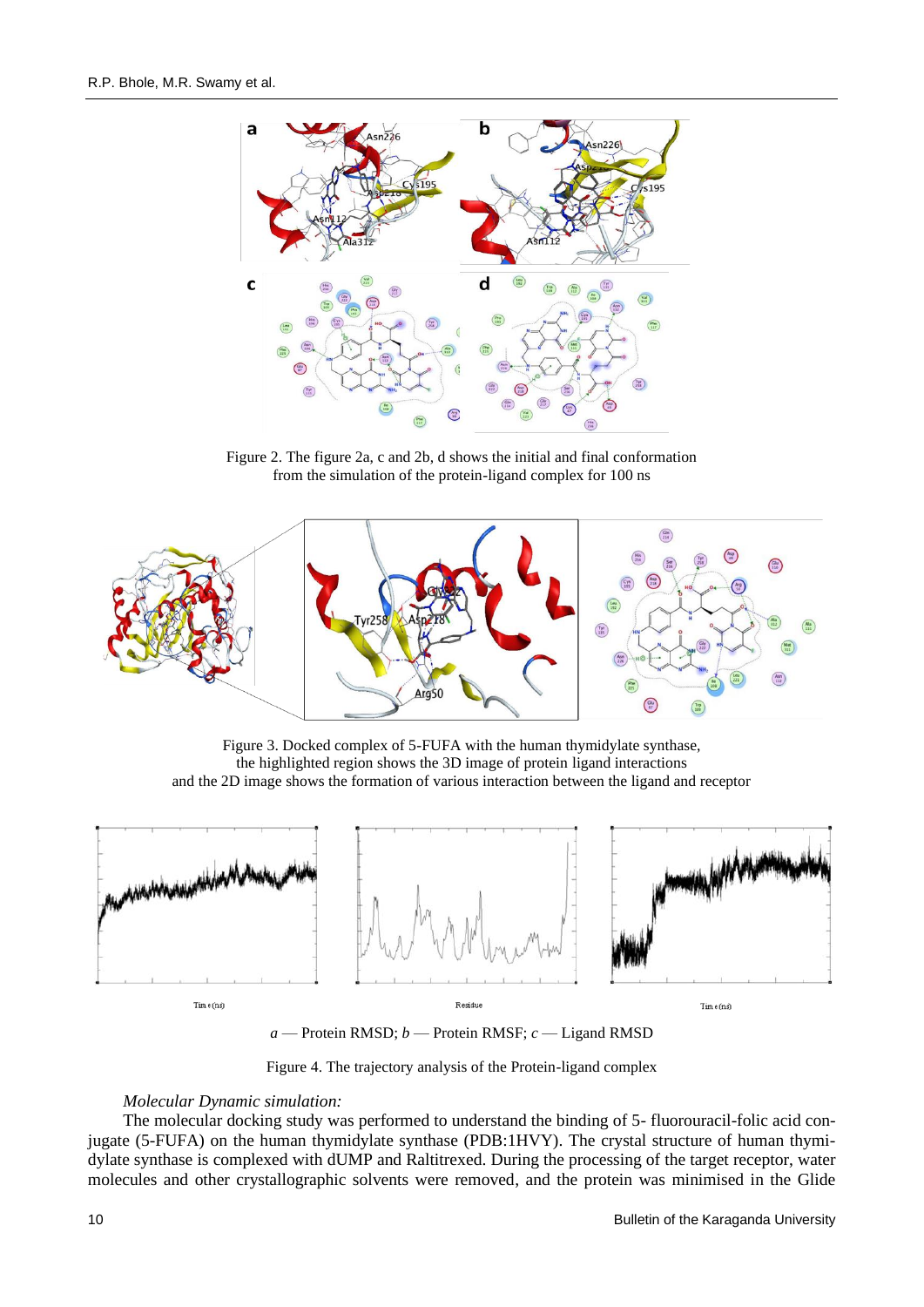protein preparation protocol. The Grid generation was performed with Raltitrexed as a reference ligand, and the 5-FUFA was docked with the extra precision (XP) method. The docking studies showed that 5-FUFA conjugate interacted at Asn226, Cyc195, Asn112, Asp49, and Lys47 of the human thymidylate synthase proteins through hydrogen bonding and an arene interaction with the  $\pi$  stacking with the Asp218 and the phenyl ring from the conjugate respectively with a binding score of -8.0 Kcal/mol, which was higher than 5-FU, i.e., –3.475. So, it was proved that forming 5- FUFA conjugate showed greater binding to the target protein.

The MD simulation suggests that the receptor residues form several new interactions during simulation with the formation of hydrogen bonds with Asn226, Cyc195, Asn112, Asp49, and Lys47. It forms the arene interaction with the  $\pi$  stacking with the Asp218 and the phenyl ring from the conjugate (Figure 3). The analysis of the MD trajectory was performed with the help of CPPTRAJ, and plots were prepared with XMGRACE software. The RMSD of the protein suggests a smooth transition and convergence between 1– 2.5 Å. The RMSF for most of the residues was below 2.0 Å throughout the simulation. It was also found that the ligand underwent a conformational change, which was reflected in its RMSD (Figure 4*c*) around 25 ns. The ligand RMSD fluctuated from 2 to 4 Å and then remained stable for the remaining simulation time. All these findings suggest good docking and further good stability for most of the MD simulation time.

#### *Conclusions*

We conclude scaffold formed by simple carbodiimide catalyst (EDC.HCl) and 5-FUFA conjugate between 5-FU and folic acid was successfully synthesized. The characterization of the synthesized compounds was in line with the structure proposed. The drug design studies reveal that 5-FUFA forms hydrogen bonds with the residues in the active site of the receptor, i.e., Agr50 and Tyr258 form hydrogen bonds whereas the Gly222 and Asn226 form  $\pi$ - $\pi$  stacking interactions with the best dock pose to present –8.0 Kcal/mol, which represents the highest dock score. By assessing the stability of the drug-receptor complex, the docked pose was subjected to molecular dynamics simulation in the Schrodinger suite and validated by molecular trajectory CRPPTRAJ software for 100 ns. It was found to be stable, with a slight conformational change at 25 ns from 2 to 4  $\AA$ .

Thus, the conjugate may be a potential molecule to increase the bio efficiency of 5-FU and decrease associated side effects by selectively targeting cancer cells, such as the uptake of folic acid by cancer cells during folate receptor endocytosis. However, this hypothesis may be further tested by performing detailed anticancer evaluation in the future.

#### *Acknowledgments*

The authors are grateful to Principal Dr. D.Y. Patil Institute of Pharmaceutical Sciences, Pimpri, Pune, for providing necessary facilities for research.

## References

1 Longley, D.B., Harkin, D.P., & Johnston, P.G. (2003). 5-fluorouracil: mechanisms of action and clinical strategies, *Nat. Rev. Canc. 3*, 330. [https://doi.org/10.1038/nrc1074.](https://doi.org/10.1038/nrc1074)

2 Grem, J.L. (1997). Mechanisms of action and modulation of fluorouracil. *Semin. Radiat. Oncol. 7*, 249–259. [https://dx.doi.org/10.1016/S1053-4296\(97\)80023-9.](https://dx.doi.org/10.1016/S1053-4296(97)80023-9)

3 Diasio, R. B., & Harris, B.E. (1989). Clinical pharmacology of 5-fluorouracil. *Clinical pharmacokinetics, 16(4)*, 215–237. [https://doi.org/10.2165/00003088-19816040-00002.](https://doi.org/10.2165/00003088-19816040-00002)

4 Thomas, D.M., & Zalcberg, J.R. (1998). 5‐Fluorouracil: A pharmacological paradigm in the use of cytotoxics. *Clinical and experimental pharmacology and physiology, 25(11)*, 887–895. [https://doi.org/10.1111/j.1440-1681.1998tb02339.x.](https://doi.org/10.1111/j.1440-1681.1998tb02339.x)

5 Mader, R.M., Müller, M., & Steger, G.G. (1998). Resistance to 5-fluorouracil. *General Pharmacology: The Vascular System, 31(5)*, 661–666[. http://dx.doi.org/10.1016/S0306-3623\(98\)00191-8.](http://dx.doi.org/10.1016/S0306-3623(98)00191-8) 

6 Barin-Le Guellec, C., Lafay-Chebassier, C., Ingrand, I., Tournamille, J. F., Boudet, A., Lanoue, M. C., ... & Etienne-Grimaldi, M.C. (2020). Toxicities associated with chemotherapy regimens containing a fluoropyrimidine: a real-life evaluation in France. *European Journal of Cancer, 124*, 37–46. [https://doi.org/10.1016/j.ejca.2019.09.028.](https://doi.org/10.1016/j.ejca.2019.09.028) 

7 Yu, C., Chen, D.Q., Liu, H.X., Li, W.B., Lu, J.W., & Feng, J.F. (2019). Rosmarinic acid reduces the resistance of gastric carcinoma cells to 5-fluorouracil by downregulating FOXO4-targeting miR-6785-5p. *Biomedicine & Pharmacotherapy, 109*, 2327– 2334[. https://doi.org/10.1016/j.biopha.2018.10.061.](https://doi.org/10.1016/j.biopha.2018.10.061)

8 Zheng, W., Zhou, C.Y., Zhu, X.Q., Wang, X. J., Li, Z.Y., Chen, X.C., Che, X.Y., & Xie, X. (2018). Oridonin enhances the cytotoxicity of 5-FU in renal carcinoma cells by inducting necroptotic death*. Biomedicine & Pharmacotherapy, 106,* 175–182. [https://doi.org/10.1016/j.biopha.2018.06.111.](https://doi.org/10.1016/j.biopha.2018.06.111)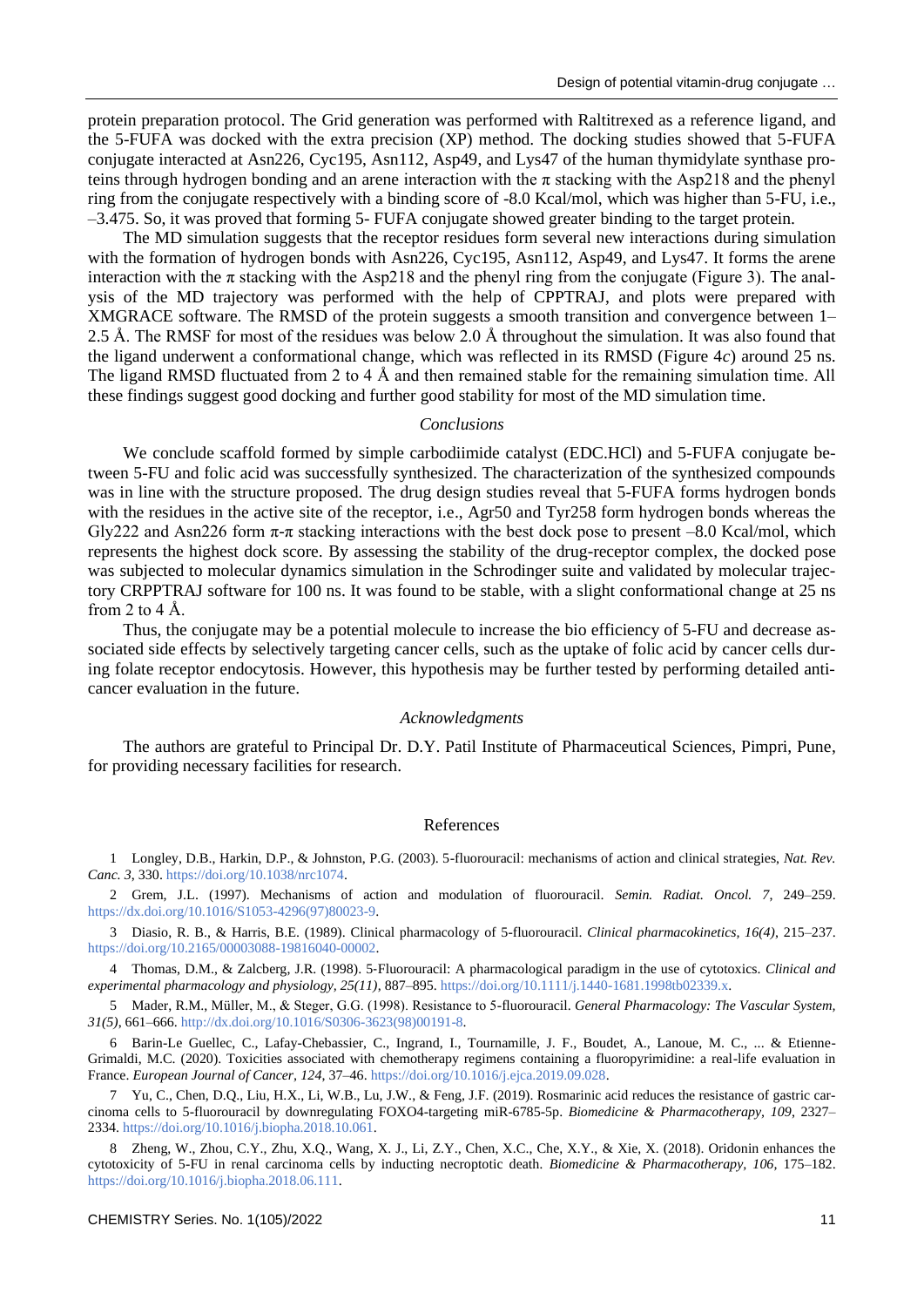9 Amstutz U., Henricks L.M., Offer S.M., Barbarino J., Schellens J.H., Swen J.J., et al. (2018). Clinical Pharmacogenetics Implementation Consortium (CPIC) Guideline for Dihydropyrimidine Dehydrogenase Genotype and Fluoropyrimidine Dosing: 2017 Update. *Clin Pharmacol Ther. 103(2)*, 210–216[. https://doi.org/10.1002/cpt.911.](https://doi.org/10.1002/cpt.911)

10 Wörmann, B., Bokemeyer, C., Burmeister, T., Köhne, C. H., Schwab, M., Arnold, D., ... & Hofheinz, R.D. (2020). Dihydropyrimidine dehydrogenase testing prior to treatment with 5-fluorouracil, capecitabine, and tegafur: a consensus paper. *Oncology research and treatment, 43(11),* 628–636. [https://doi.org/10.1159/1159/00510258.](https://doi.org/10.1159/1159/00510258) 

11 Shane, B. (2008). Folate and vitamin B12 metabolism: overview and interaction with riboflavin, vitamin B6, and polymorphisms. *Food and nutrition bulletin, 29(2\_suppl1),* S5-16. [https://doi.org/10.1177/15648265080292s103.](https://doi.org/10.1177/15648265080292s103)

12 Blount, B.C., Mack, M.M., Wehr, C.M., MacGregor, J.T., Hiatt, R.A., Wang, G., Wickramasinghe, S.N., & Ames, B.N. (1997). Folate deficiency causes uracil misincorporation into human DNA and chromosome breakage: implications for cancer and neuronal damage. *Proceedings of the National Academy of Sciences, 94(7),* 3290–3295. [https://doi.org/10.1073/pnas.94.7.3290.](https://doi.org/10.1073/pnas.94.7.3290)

13 Ducker, G.S., & Rabinowitz, J.D. (2017). One-carbon metabolism in health and disease. *Cell metabolism, 25(1),* 27–42. [https://doi.org/10.1016/j.cmet.2016.08.009.](https://doi.org/10.1016/j.cmet.2016.08.009)

14 Desmoulin, S.K., Hou, Z., Gangjee, A., & Matherly, L.H. (2012). The human proton-coupled folate transporter: Biology and therapeutic applications to cancer. *Cancer biology & therapy, 13(14),* 1355–1373[. https://doi.org/10.4161/cbt.22020.](https://doi.org/10.4161/cbt.22020) 

15 Elnakat, H., & Ratnam, M. (2004). Distribution, functionality and gene regulation of folate receptor isoforms: implications in targeted therapy. *Advanced drug delivery reviews, 56(8),* 1067–1084[. https://doi.org/10.1016/j.addr.2004.01.001.](https://doi.org/10.1016/j.addr.2004.01.001)

16 Bhole, R.P., Chikhale, R.V., Wavhale, R.D., Asmary, F.A., Almutairi, T.M., Alhajri, H.M., & Bonde, C.G. (2021). Design, synthesis and evaluation of novel enzalutamide analogues as potential anticancer agents. *Heliyon, 7(3), e06227*. <https://doi.org/10.1016/j.heliyon.2021.e06227>

17 Lu, Y., & Low, P.S. (2002). Folate-mediated delivery of macromolecular anticancer therapeutic agents. *Advanced drug delivery reviews, 54(5)*, 675–693[. https://doi.org/10.1016/s0169-409x\(02\)00042-x.](https://doi.org/10.1016/s0169-409x(02)00042-x)

18 Parker, N., Turk, M.J., Westrick, E., Lewis, J.D., Low, P.S., & Leamon, C.P. (2005). Folate receptor expression in carcinomas and normal tissues determined by a quantitative radioligand binding assay. *Analytical biochemistry, 338(2),* 284–293. [https://doi.org/10.1016/j.ab.2004.12.026.](https://doi.org/10.1016/j.ab.2004.12.026)

19 Salazar, M.D.A., & Ratnam, M. (2007). The folate receptor: what does it promise in tissue-targeted therapeutics? *Cancer and Metastasis Reviews, 26(1),* 141–152[. https://doi.org/10.1007/s10555-007-9048-0.](https://doi.org/10.1007/s10555-007-9048-0) 

20 Tochowicz, A., Dalziel, S., Eidam, O., O'Connell III, J.D., Griner, S., Finer-Moore, J.S., & Stroud, R.M. (2013). Development and Binding Mode Assessment of N-[4-[2-Propyn-1-yl [(6 S)-4, 6, 7, 8-tetrahydro-2-(hydroxymethyl)-4-oxo-3 H-cyclopenta [g] quinazolin-6-yl] amino] benzoyl]-l-γ-glutamyl-d-glutamic Acid (BGC 945), a Novel Thymidylate Synthase Inhibitor That Targets Tumor Cells. *Journal of medicinal chemistry, 56(13),* 5446–5455[. https://doi.org/10.1021/jm400490e.](https://doi.org/10.1021/jm400490e)

21 Bhole R., Bonde .C, Kadam P., & Wavhale R. (2021). A Comprehensive Review on Photodynamic Therapy (PDT) and Photothermal Therapy (PTT) for Cancer Treatment. *Turkish Journal of Oncology, 36(1).* [https://doi.org/10.5505/tjo.2020.2400.](https://doi.org/10.5505/tjo.2020.2400)

22 Hou, Z., & Matherly, L.H. (2014). Biology of the major facilitative folate transporters SLC19A1 and SLC46A1. *Current topics in membranes, 73,* 175–204[. https://doi.org/10.1016/b9780-12-800223-0.00004-9.](https://doi.org/10.1016/b9780-12-800223-0.00004-9)

23 Weitman, S.D., Lark, R.H., Coney, L.R., Fort, D.W., Frasca, V., Zurawski, V.R., & Kamen, B.A. (1992). Distribution of the folate receptor GP38 in normal and malignant cell lines and tissues. *Cancer research, 52(12),* 3396–3401.

24 Bhole, R.P., Jadhav, S., Zambare, Y.B., Chikhale, R.V., & Bonde, C.G. (2020). Vitamin-anticancer drug conjugates: a new era for cancer therapy. *Journal of the Faculty of Pharmacy of Istanbul University, 50(3),* 312–323. [https://doi.org/10.26650/istanbulpharm.2019.0078.](https://doi.org/10.26650/istanbulpharm.2019.0078)

25 Ross, J.F., Chaudhuri, P.K., & Ratnam, M. (1994). Differential regulation of folate receptor isoforms in normal and malignant tissues in vivo and in established cell lines. *Physiologic and clinical implications. Cancer, 73(9), 2432–2443.* 

26 Toffoli, G., Cernigoi, C., Russo, A., Gallo, A., Bagnoli, M., & Boiocchi, M. (1997). Overexpression of folate binding protein in ovarian cancers. *International journal of cancer, 74(2),* 193–198.

27 Bhole, R.P., & Bhusari, K.P. (2011). Synthesis and antitumor activity of (4-hydroxyphenyl) [5-substituted alkyl/aryl)-2 thioxo-1, 3, 4-thiadiazol-3-yl] methanone and [(3, 4-disubstituted)-1, 3-thiazol-2ylidene]-4-hydroxybenzohydrazide. *Medicinal Chemistry Research, 20(6),* 695–704. [https://doi.org/10.1007/s00044-010-9371-9.](https://doi.org/10.1007/s00044-010-9371-9)

28 Zhao, R., Min, S.H., Wang, Y., Campanella, E., Low, P.S., & Goldman, I.D. (2009). A role for the proton-coupled folate transporter (PCFT-SLC46A1) in folate receptor-mediated endocytosis. *J. Biol. Chem. 284,* 4267–4274. [https://doi.org/10.1074/jbc.m807665200.](https://doi.org/10.1074/jbc.m807665200) 

29

Nair K.L., Jagadeeshan, S., Nair, S.A., & Kumar, G.V. (2013). Folic acid conjugated δ-valerolactone-poly (ethylene glycol) based triblock copolymer as a promising carrier for targeted doxorubicin delivery. *PloS one, 8(8),* e70697. <https://doi.org/10.1371/journal.pone.0070697.>

31 Trindade, A.F., Frade, R.F., Maçôas, E.M., Graça, C., Rodrigues, C.A., Martinho, J.M., & Afonso, C.A. (2014). "Click and go": simple and fast folic acid conjugation. *Organic & biomolecular chemistry, 12(20),* 3181–3190. [https://doi.org/10.1039/c4ob00150h.](https://doi.org/10.1039/c4ob00150h)

32 Cheung, A., Bax, H.J., Josephs, D.H., Ilieva, K.M., Pellizzari, G., Opzoomer, J., ... & Karagiannis, S.N. (2016). Targeting folate receptor alpha for cancer treatment. *Oncotarget, 7(32),* 52553. [https://doi.org/10.18632/oncotarget.9651.](https://doi.org/10.18632/oncotarget.9651)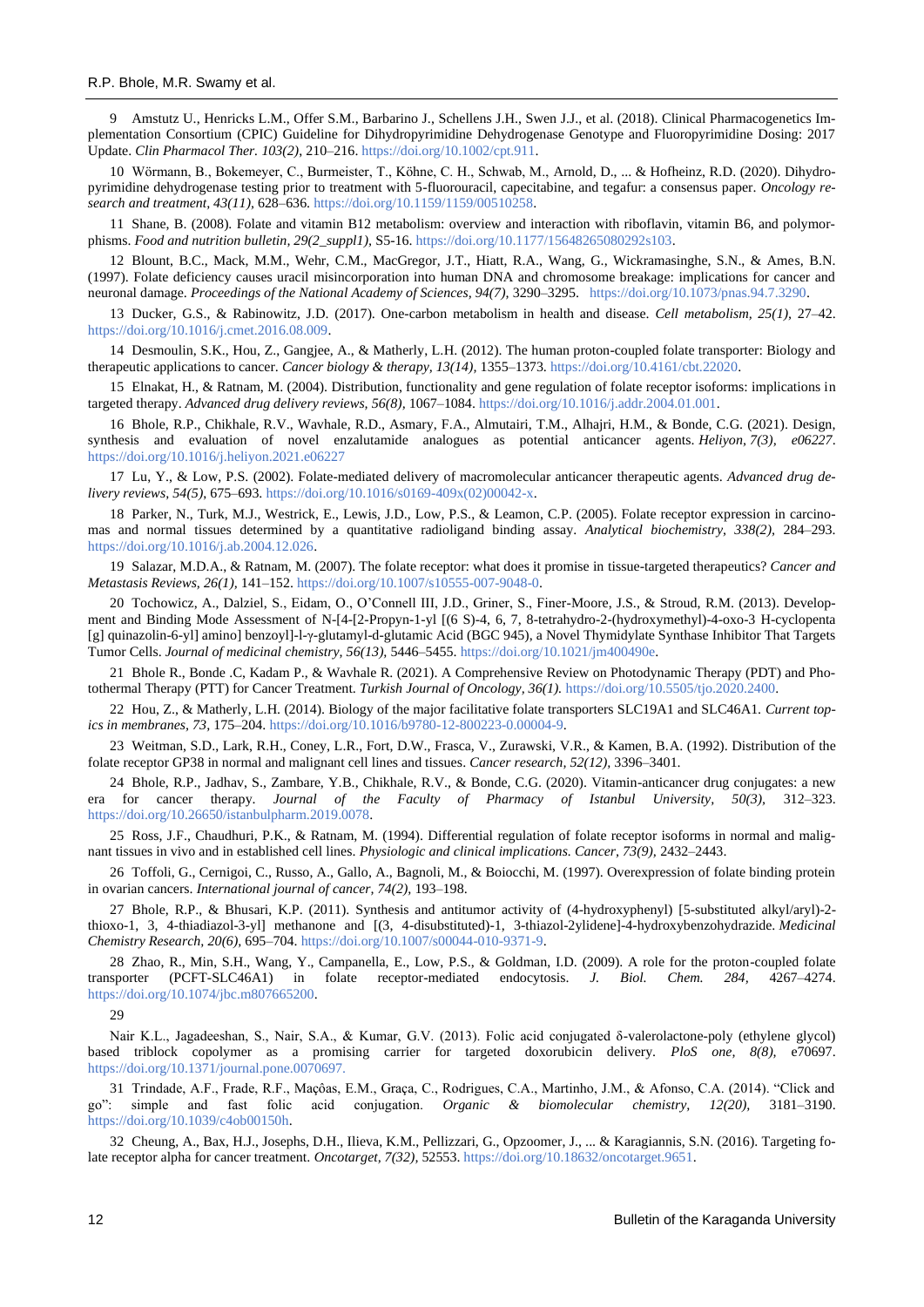33 Bhole, R.P., Jadhav, S., Chikhale, R., Shinde, Y., & Bonde, C.G. (2021) Synthesis and evaluation of vitamin-drug conjugate for its anticancer activity. *Bulletin of the University of Karaganda – Chemistry, 103(3),* 21–26[. https://doi.org/10.31489/2021Ch3/21-26](https://doi.org/10.31489/2021Ch3/21-26) 

34 Bhole, R.P., Yogita, S., Bonde, C.G., & Wavhale, R.D. (2021). Vitamin Drug conjugate: a systematic review of pharmacological potential. *Bulletin of the University of Karaganda – Chemistry, (1)*, 27–52.<https://doi.org/10.31489/2021Ch1/27-52>

35 Marverti, G., Marraccini, C., Martello, A., D'Arca, D., Pacifico, S., Guerrini, R., ... & Costi, M.P. (2021). Folic Acid–Peptide Conjugates Combine Selective Cancer Cell Internalization with Thymidylate Synthase Dimer Interface Targeting. *Journal of medicinal chemistry, 64(6)*, 3204–3221.<https://dx.doi.org/10.1021/acs.jmedchem.0c02107>

# Р.П. Бхоле, М. Свами, Р. Вавхейл, К.Г. Бонде, Р. Чихэйл

# **Қатерліісікке қарсы белсенділікті арттыру үшін потенциалды витамин-дәрілік конъюгаттың дизайны**

5-Фторурацил, қатерліісіктің әртүрлі сатыларын емдеуде кеңінен қолданылатын біріншілік молекула, белсенді емес түрге, атап айтқанда 5,6-дигидро-5-ФУ-ға дейін тез метаболизденеді және химиотерапия кезінде әртүрлі мутациялық өзгерістерге ұшырайды. Фолий қышқылы конъюгатын алу үшін карбодимидті катализатор қолданылған. Фолий қышқылының рецепторлары ісік тіндерінде шамадан тыс экспрессияланғандықтан, бұл 5-ФУ биожетімділігін арттырады. Бұл жұмыс ісіккеқарсы белсенділікті күшейтетін жаңа витамин–дәрілік конъюгатты алу мен синтездеу болып табылады. 5- Фторурацил сүт безі, тоқ ішек, асқазан және тері ісігі тіндеріне күшті әсер етеді. Фолий қышқылы рак клеткаларының FRα рецепторларына селективті әсер етуге көмектеседі. Конъюгацияны растау үшін 5-FUFA қосылысына спектрлік сипаттама жасалады. Молекулярлық динамикалық модельдеу Schrodinger пакетінде зерттелді және CRPPTRAJ бағдарламалық құралында молекулалық траекториямен расталды. Конъюгат одан әрі молекулярлық модельдеу әдістерімен зерттелді және конъюгаттың қондыру индексі 5-FU-пен салыстырғанда жоғары байланысу шамасын көрсетті, атап айтқанда -8,0 ккал/моль шамасына тең болды. Препараттың рецептормен өзара әрекеттесуі Schrodinger пакетіндегі молекулярлық динамикалық модельдеу және 100 нс молекулалық траекторияға арналған CRPPTRAJ бағдарламалық құралының көмегімен дәлелденді. Молекулалық динамикалық модельдеу нәтижелері 25 нс ішінде 2-ден 4 Å-ге дейін аздаған конформациялық өзгерістер болатынын, ал жалпы жағдайда тұрақты болатынын көрсетті.

*Кілт сөздер:* 5-фторурацил, фолий қышқылы, синтетикалық конъюгат, молекулалық қондыру, молекулалық динамика, дәрілік конструкция, химиотерапевтік агент, адамның тимидилатсинтазасы.

## Р.П. Бхоле, М. Свами, Р. Вавхейл, К.Г. Бонде, Р. Чихэйл

# **Дизайн потенциального конъюгата «витамин–лекарство» для усиления противораковой активности**

5-Фторурацил, первичная молекула, широко используемая при лечении различных стадий рака, быстро метаболизируется до неактивной формы, а именно до 5,6-дигидро-5-ФУ, и подвергается различным мутационным изменениям в ходе химиотерапии. Авторами статьи использован карбодиимидный катализатор для образования конъюгата с фолиевой кислотой. Поскольку рецепторы фолиевой кислоты сверхэкспрессированы в раковых тканях, это увеличивает биодоступность 5-ФУ. Данная работа представляет собой разработку и синтез нового конъюгата «витамин–лекарство», потенциально усиливающего противораковую активность. 5-Фторурацил обладает мощным действием на ткани рака молочной железы, толстой кишки, желудка и кожи. Фолиевая кислота помогает избирательно воздействовать на рецепторы FRα раковых клеток. 5-FUFA подвергали спектральной характеристике для подтверждения успешной конъюгации. Молекулярно-динамическое моделирование было изучено в пакете Schrodinger и подтверждено молекулярной траекторией в программном обеспечении CRPPTRAJ. Конъюгат был дополнительно изучен с помощью исследований молекулярного моделирования, и показатель стыковки конъюгата представлял собой более высокий показатель связывания, чем у 5-ФУ, а именно 8,0 ккал/моль. Взаимодействие лекарственного препарата с рецептором было дополнительно подтверждено с помощью молекулярно-динамического моделирования в пакете Schrodinger и программного обеспечения CRPPTRAJ для молекулярной траектории в течение 100 нс. Было обнаружено, что результаты молекулярно-динамического моделирования стабильны с небольшим конформационным изменением в течение 25 нс от 2 до 4 Å.

*Ключевые слова*: 5-Фторурацил, фолиевая кислота, синтетический конъюгат, молекулярный докинг, молекулярная динамика, дизайн препарата, химиотерапевтический агент, тимидилатсинтаза человека.